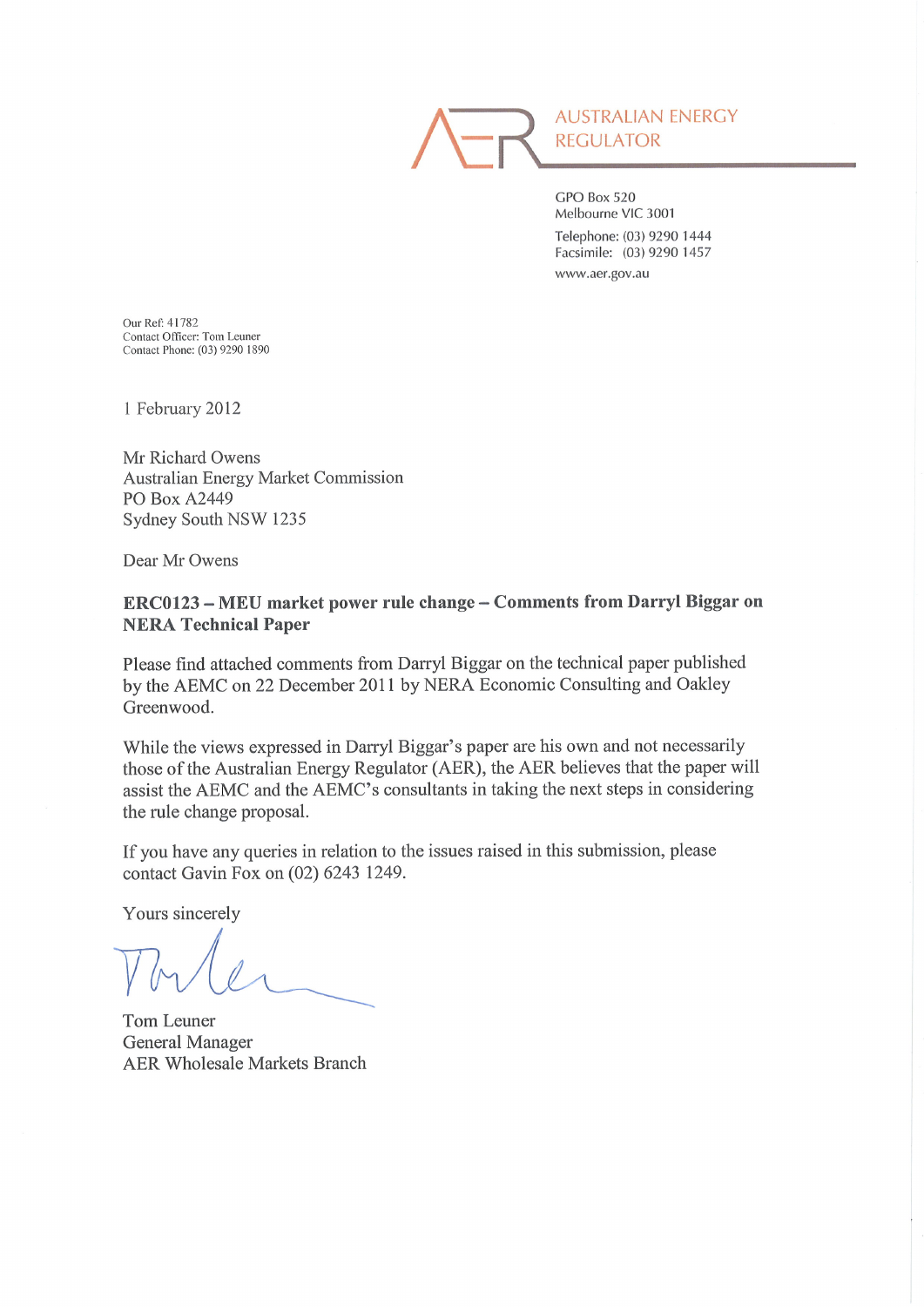# **AN EXPLORATION OF NERA'S PROPOSED APPROACH TO ESTIMATING LONG-RUN MARGINAL COST**

Darryl Biggar

27 January 2012

In advice prepared for the AEMC in June 2011, NERA proposed a test for the presence of market power in the wholesale electricity market.<sup>1</sup> NERA proposed that substantial market power was present if market prices are significantly and persistently above long run marginal cost (LRMC).

In a more recent paper<sup>2</sup> , NERA set out how they propose that LRMC should be estimated. Specifically they propose that the LRMC should be estimated using the perturbation or Turvey approach.<sup>3</sup> The perturbation or Turvey approach to LRMC involves carrying out the following steps:

- (a) Forecast the path of demand (including the shape of the demand duration curve that is the demand at peak and off-peak times and all other times) for each year for a number of years into the future (say 25 years);
- (b) For the given forecast path of demand, starting from the existing mix of generation technology, and using a list of all possible future generation expansion opportunities, determine a least cost generation capacity expansion path over a number of years into the future which will be sufficient to satisfy that demand. Let the present value of the cost of generation over the relative time horizon be *X*;
- (c) Consider a permanent increase in demand of some amount (again, this could be peak, off-peak, or intermediate demand, and so on). As before, starting from the existing mix of generation technology, and using a list of all possible future generation expansion opportunities, recalculate the least cost generation capacity expansion path over the horizon which will be sufficient to satisfy that demand. Let the present value of the cost of generation over those years be *Y*;
- (d) The LRMC is then given by the formula:

$$
LRMC = \frac{Y - X}{Z} \tag{1}
$$

Where *Z* is the present value of the increment in demand.

This proposal raises a number of theoretical, methodological, and practical questions which are explored in this note.

### **Theoretical issues**

 $\overline{a}$ 

The primary theoretical question is the following: Is there any theoretical linkage between average prices (or some measure of average prices) and the Turvey LRMC as calculated using the method above. If not, can the formula above be modified so that there is a linkage of some kind?

<sup>1</sup> Green, H., Houston, G., and Kemp, A., (2011), "Potential Generator Market Power in the NEM: A Report for the AEMC", NERA Consulting Group, June 2011.

<sup>2</sup> Kemp, A., Chow, M., Houston, G., and Thorpe, G., (2011), "Estimating Long Run Marginal Cost in the NEM: A Paper for the AEMC", NERA Consulting Group, 19 December 2011.

<sup>3</sup> Actually, the December 2011 proposes two approaches to computing LRMC: The perturbation or Turvey approach and the Average Incremental Cost or AIC approach. But the paper expresses a clear preference for the former: "In our opinion the perturbation approach should be preferred over an AIC approach because it most closely aligns with the principles underpinning the concept of LRMC".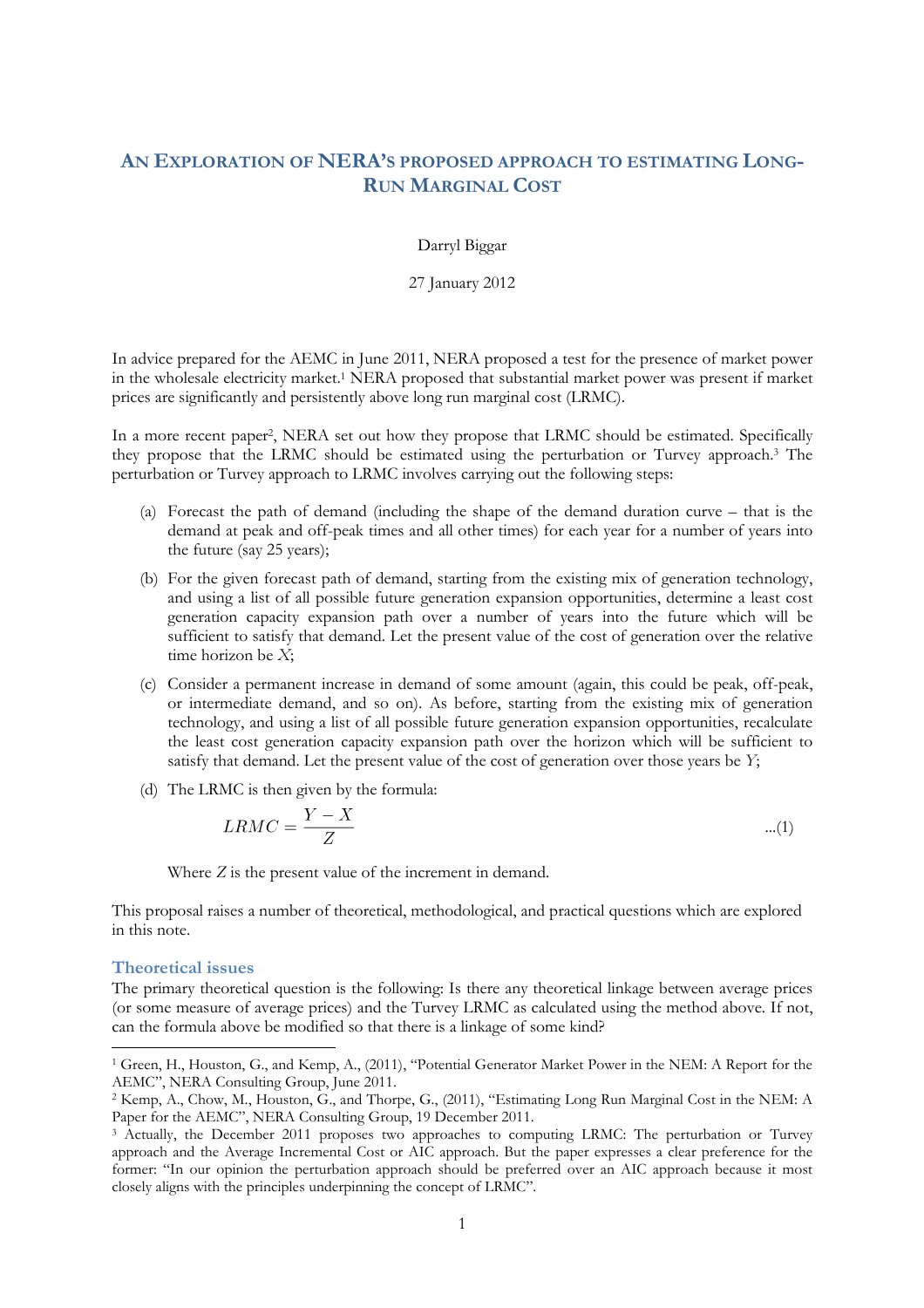NERA do not derive or prove any theoretical linkage between average prices and the Turvey LRMC in their paper – the assumption seems to be that such a link is clear or implicit. I am not aware that Turvey himself drew any link between his concept of LRMC and the average prices in a wholesale market.<sup>4</sup> Turvey proposed his LRMC notion in the context of public utility pricing – particular marginal cost pricing. That is, Turvey's proposal was intended as a long-run pricing policy in a regulated industry, not as a test for market power in a liberalised power market. There seems to be particular interest in the Turvey LRMC concept in regulatory pricing questions in the water industry.

In this first section of this note I set out some theoretical linkages between average prices and costs in a wholesale electricity market and relate them to the NERA proposal above. In the next section I explore what we can learn from an implementation of the Turvey LRMC methodology in practice.

Let's start from the simplest case where (a) there is no lumpiness in generation investment (i.e., generation capacity can be added in arbitrarily small increments and the cost of generation capacity scales linearly with the amount of capacity added); and (b) generation investment is not sunk – that is, it is reversible. This last assumption allows us to focus on each period independently of every other period. I will assume perfect competition between generators. Let's look for the relationship between prices and costs under these assumptions in a free-entry equilibrium – that is, a market in which all generators are free to enter and exit the market. This set of assumptions is very close to the case considered by NERA in section 3.2.2 of their paper under the heading "a simplified modelling approach".

Let's suppose that there are a set of generation technologies available to the market, generation technology *i* has a variable cost  $VC_i$  (\$/MWh) and a per period fixed cost per unit of capacity  $FC_i$ ( $N$ <sup>)</sup>). Let's suppose that we add an additional  $K_i$  units of capacity of generation technology *i* (this additional capacity is assumed to be small enough to not affect the wholesale spot price). The expected profit of this additional generation capacity is:

$$
E(\pi_i) = E[(P - VC_i)Q_i(P)] - FC_iK_i
$$

 $\overline{a}$ 

Where  $Q_i(P)$  is the quantity of output produced by this addition of generation capacity when the wholesale spot price is *P*. The wholesale spot price *P* is assumed to be uncertain.  $E[\cdot]$  is the expectation operator.

Under the assumption that the generation market is perfectly competitive, the quantity of output  $Q_i(P)$  is chosen such that the generator produces at full capacity  $Q_i(P) = K_i$  whenever the spot price exceeds the variable cost  $P > V\tilde{C}_i$  and the generator produces nothing  $Q_i(P) = 0$  whenever the spot price is less than the variable cost  $P \lt V C_i$ . As a consequence it follows that:  $(P - VC_i)Q_i(P) = (P - VC_i)K_i$ when  $P > VC_i$  and zero otherwise. This implies that the expected profit for a one MW increment of generation technology *i* is:

$$
E(\pi_i) = (E[P|P \ge VC_i] - VC_i)Pr(P \ge VC_i) - FC_i
$$

Where  $Pr(P \ge VC_i)$  is the probability that the spot price exceeds the variable cost of the generation technology and  $E[P]P \geq V C_i$  is the expected wholesale spot price given that the spot price exceeds the variable cost of the generation technology.

In a free-entry equilibrium we would expect generators to enter (or existing generators to expand) to the point where the expected profit of an additional unit of capacity is zero. This implies that the expected spot price must satisfy the following set of relationships:

<sup>4</sup> Turvey introduces this approach in Turvey, R., (1969), "Marginal Cost", *The Economic Journal*, 79(314), June 1969, 282-299. Another reference is Turvey, R., (2000), "What are marginal costs and how to estimate them". A useful summary is found in a report by Marsden Jacob Associates, (2004), "Estimation of Long Run Marginal Cost (LRMC): A report for the Queensland Competition Authority", 3 November 2004.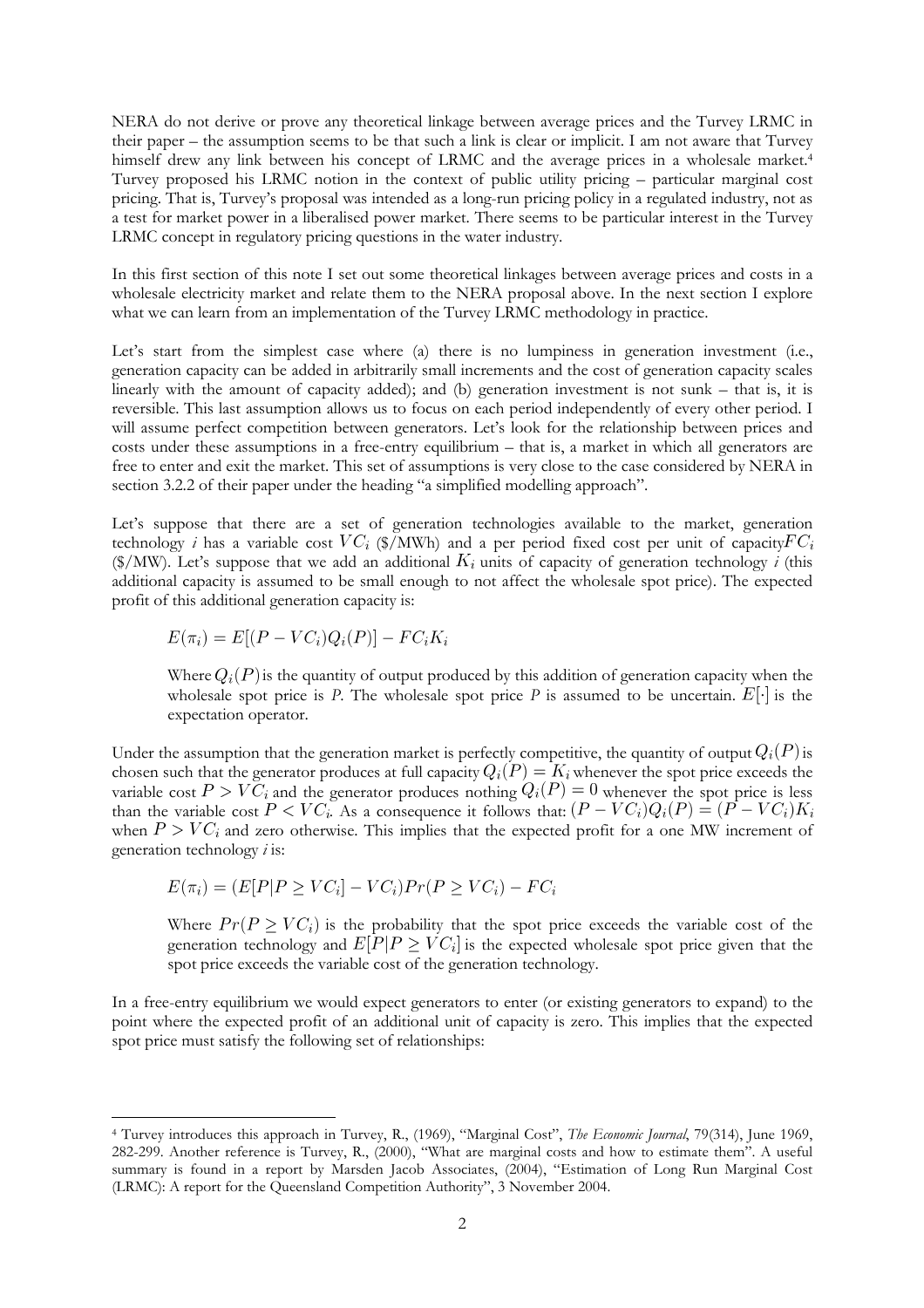$$
E[P|P \ge VC_i] = VC_i + \frac{FC_i}{Pr(P \ge VC_i)} = LRMC_i \quad ...(2)
$$

The expression on the right hand side of equation (2) is often referred to as the long-run marginal cost of generation technology *i*. 5

Equation (2) relates the shape of the price-duration curve in a free-entry equilibrium to the long-run marginal costs of the underlying generation technologies. It says that in a free-entry equilibrium the expected price when the price is above a given variable cost threshold is equal to the sum of the variable cost and the fixed cost divided by the capacity factor for that technology – that is, the proportion of time that that generation technology is active.<sup>6</sup>

It is worth comparing the approach embodied in equation (2) to the approach proposed by NERA. The closest version of the NERA proposal is on page 15 of their submission. A comparison of the NERA proposal and equation (2) reveals three important differences:

- (1) First, the NERA approach does not discount the fixed cost of a generation technology by the capacity factor of that technology. This does not matter when we are focussing only on a permanent (or "baseload") change in demand. However, NERA, in their description of the Turvey LRMC approach on page 6 explicitly mention that the change in demand could be a change in *either* "average and/or peak demand" by a small but permanent amount. Equation (2) makes clear that the relationship between average prices and LRMC is more complicated when we focus on other (non-baseload) changes in the demand-duration curve, such as a change in peak demand. In this case we must be careful to be clear as to what notion of average prices is being referred to (as in equation 2, or footnote 5) and whether or not the concept of LRMC is scaled by the capacity factor for the relevant generation technology.
- (2) Second, as noted above, NERA do not indicate how their proposed computation of LRMC should be linked to average prices. The expression above in equation (2) shows that it is the expected price *above a given price level* which can be related to the LRMC of different generation technologies. Equation (2) implies a series of equilibrium conditions on the set of expected future prices – not just a condition on average prices. Put another way, equation (2) shows that the entire price-duration curve is determined by the LRMC of different generation technologies. (Footnote 5 suggests an alternative, equivalent, set of relationships).

We can make equation (2) somewhat closer to the approach proposed by NERA by taking a special case: the case of the generation technology with the lowest variable cost – that is, the "baseload" technology. In this hypothetical electricity market the spot price can never drop below the variable cost of the baseload generation technology, so the probability that the spot price will be equal to or higher than the variable cost of the baseload technology is one. As a result, as a special case of equation (2) we have the condition that the average price is equal to the sum of the variable cost and the fixed cost of the baseload technology.

$$
E[P] = VC_B + FC_B = LRMC_B
$$

Under the assumptions above, with no lumpiness of investment and no sunk investment, the additional cost of adding an additional one MW of baseload technology is just  $VC_B + FC_B$  - which is just the LRMC as calculated under the Turvey approach.

$$
\int_{VC_i} pf(p)dp = VC_i Pr(P \ge VC_i) + FC_i = TLRMC_i
$$

 $\overline{a}$ 

<sup>5</sup> The expression on the right hand side of equation (2) is a conventional way to express the LRMC. But, mathematically we could multiply both sides of equation (2) by  $Pr(P \ge VC_i)$ . We could define an alternative form of LRMC (denoted here *TLRMC*) and the following mathematical relationship would then be true:

Here  $f(p)$  is the probability density function for the wholesale spot price.

<sup>6</sup> This result was derived in my earlier submission to the AEMC.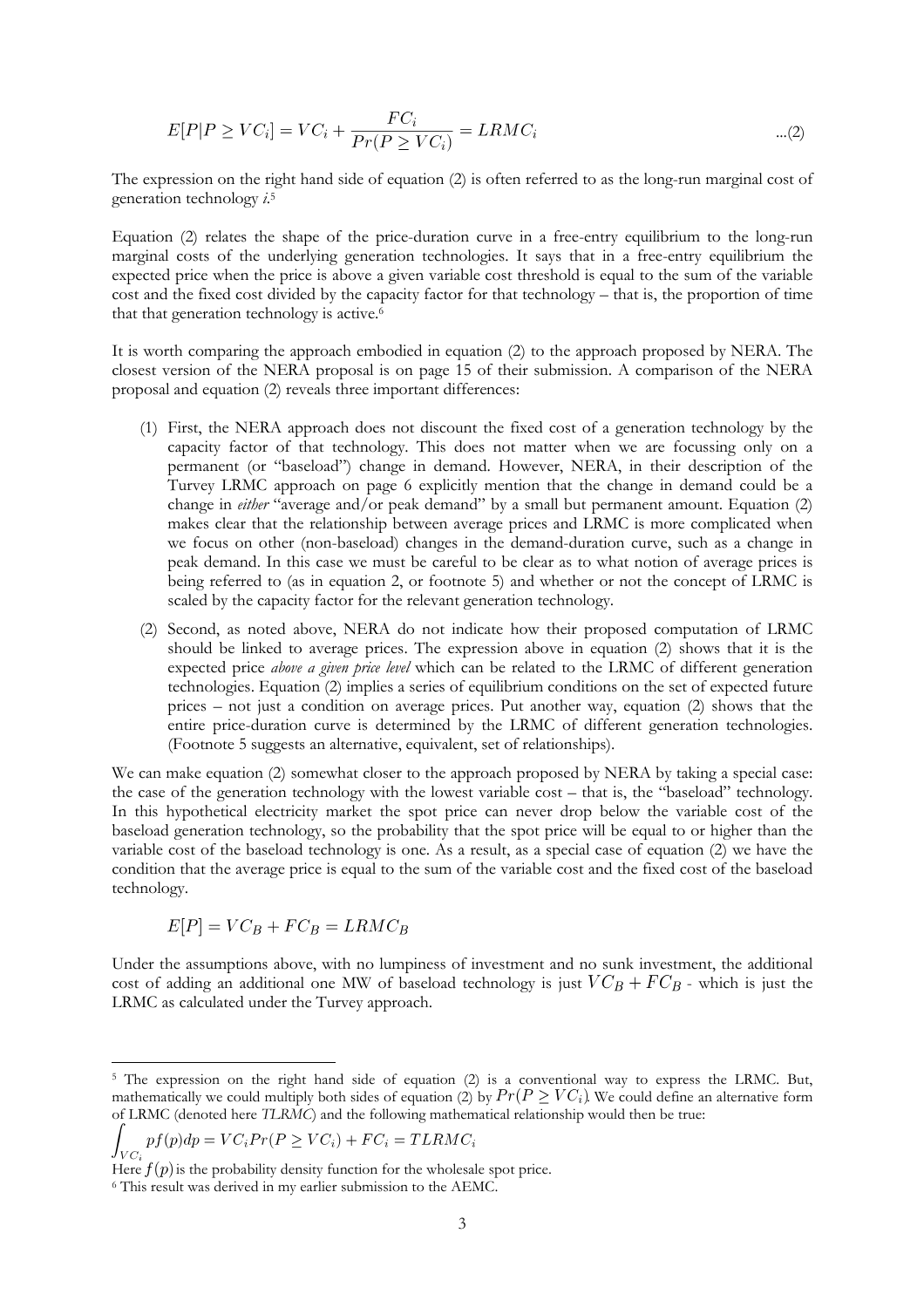We can go a little distance further to closing the gap between the approach above and the Turvey LRMC by dropping the assumption that generation investment is reversible. Instead, let's make the assumption that generation investment is sunk and irreversible. In this case the investor in a given generation technology will care about the entire path of future prices over the life of the investment. Let's suppose that an investor invests at time zero in a generation technology with a variable cost of  $VC_i$  (\$/MWh) and a per period fixed cost per unit of capacity  $FC_i$  (\$/MW). The expected profit of this investment is:

$$
E_0(\pi_i) = \sum_t \delta^t E_0(\pi_{it}) = \sum_{t=1} \delta^t E_0[(P_t - VC_i)Q_{it}(P_t)] - \sum_{t=1} \delta^t FC_iK_i
$$

Where  $\delta$  is the constant per-period discount factor,  $P_t$  is the (uncertain) wholesale spot price in period *t*, and  $Q_i(P_t)$  is the quantity of output produced by this addition of generation capacity when the wholesale spot price is  $P_t$ .

As before we can look for the free-entry equilibrium where the expected profit for each generation technology is zero. This implies that the expected future prices must satisfy the following condition:

$$
\frac{\sum_{t} \delta^t Pr(P_t \ge VC_i) E_0[P_t | P_t \ge VC_i]}{\sum_{t} \delta^t Pr(P_t \ge VC_i)} = VC_i + \frac{\sum_{t} \delta^t FC_i}{\sum_{t} \delta^t Pr(P_t \ge VC_i)} \qquad ...(3)
$$

Equation (3) is a condition on the shape of the average future price-duration curve *over many years into the future*. It says that, on average, the weighted average over time of the expected price above a given variable cost threshold must be equal to the variable cost of that technology plus a term that relates to the fixed cost of the generation technology divided by the capacity factor.

Equation (3) highlights the intuitive point that in the presence of sunk investment the relevant price-cost test in equilibrium does not compare the average prices in a single year with a cost threshold – what is relevant is a comparison of a weighted average of the prices *over the entire life of the investment* with a cost threshold.

In the special case of the baseload generation technology, equation (3) states that in the free-entry equilibrium at all times a weighted average of expected future prices is equal to the sum of the variable cost and the fixed cost of the baseload technology, which is also the Turvey LRMC under these assumptions (recall that we are still assuming that generation can be added in arbitrarily small increments).

$$
\frac{\sum_{t} \delta^{t} E_{0}[P_{t}]}{\sum_{t} \delta^{t}} = VC_{B} + FC_{B}
$$

It is worth noting that this condition applies to forecast average prices. It does not apply to actual, outturn, or historic market spot prices (although out-turn prices are related to forecast prices). Also, the relevant average here is the simple average of prices – not the "volume-weighted average of market spot prices" proposed by NERA (page 23). In this simple example, the reason is clear. Under these assumptions, the baseload generation technology (in effect) produces at capacity at all times – its output does not follow demand at all. So the relevant average is the simple average of prices, not the volume (demand) weighted average.

In summary, this section on the underlying theory has sought to find a relationship between average prices and some measure of costs in a wholesale electricity spot market. If we are prepared to make certain simplifying assumptions – particularly the assumption that generation can be added in arbitrarily small amounts - we can find such a relationship. However that relationship differs from the approach proposed by NERA in several respects:

(1) It implies a condition not just on average prices but on the entire structure of the price-duration curve;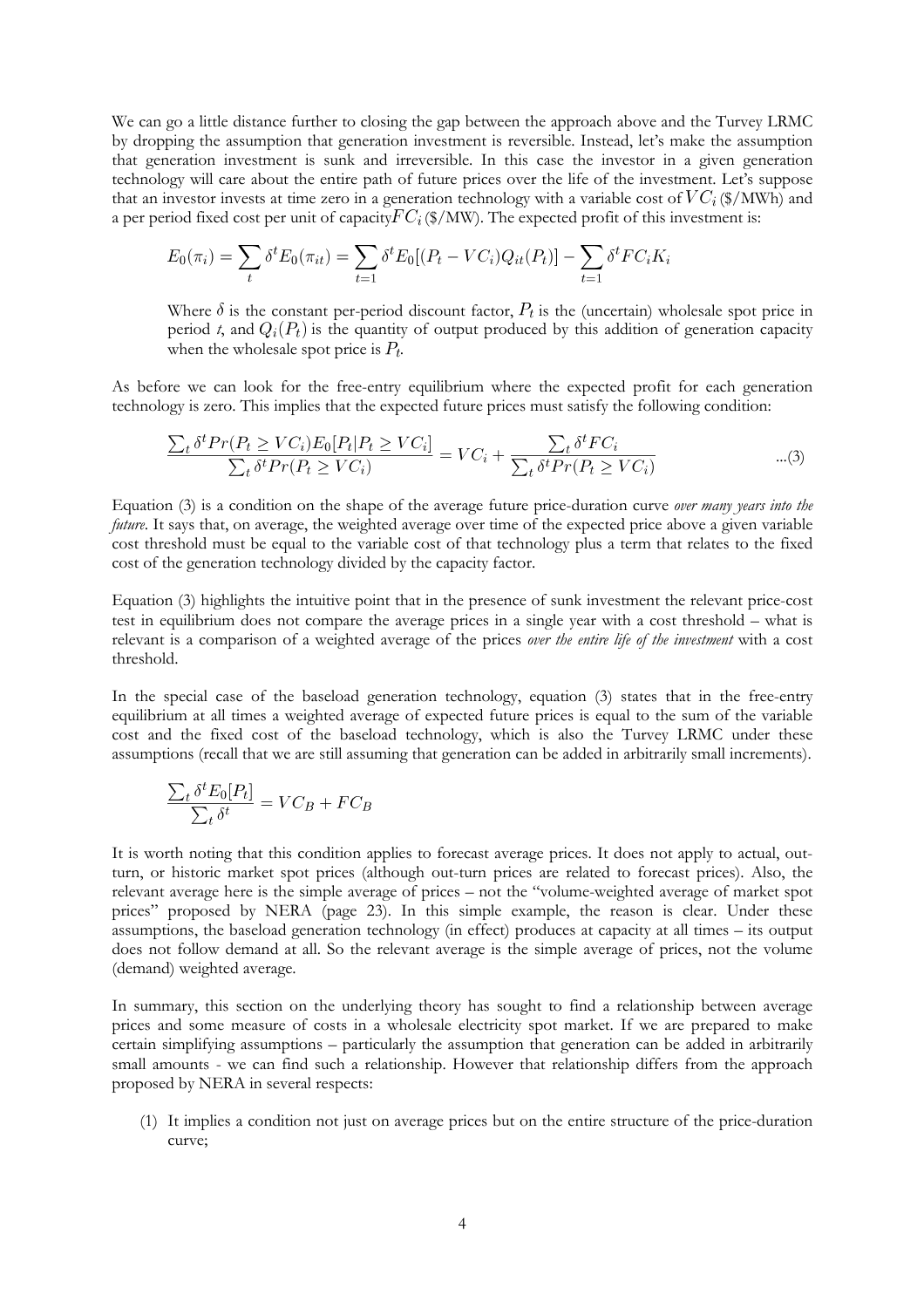- (2) It implies a condition not on prices in a particular year but on a weighted average of expected future prices over the life of a generation investment.
- (3) It implies that the fixed costs of a generation technology should be discounted by the capacity factor of that technology (or, as an alternative, see footnote 5).

The conditions under which equations (2) and (3) were derived are quite stylized. The Turvey LRMC is intended to be applied in a circumstance where generation can only be added in certain discrete lumps. To make further progress, therefore, it is useful to consider an actual implementation of the Turvey LRMC methodology under the assumption that generation can only be added in discrete lumps. This should highlight the methodological issues involved in applying the proposed approach and further clarify the nature of the relationship (if any) between average prices and the Turvey LRMC.

## **Methodological issues**

An implementation of the Turvey approach to LRMC requires the specification of the following information:

- (1) A time period over which the analysis is carried out (usually in the range of 20-50 years) and a discount factor (or interest rate) to apply over that period;
- (2) The profile of demand (that is, the time or probability distribution of demand outcomes, or the demand duration curve) over every year in the relevant time period;
- (3) The economic characteristics of the existing stock of generation technologies (that is the capacity, fixed cost, and variable cost of the existing stock of generation technologies, together with their remaining economic life);
- (4) A set of feasible capacity additions or expansions for each generation technology (that is, the capacity, fixed cost, and variable cost of each expansion option<sup>7</sup> , together with its economic life – NERA refer to this as the forecast new entrant costs);
- (5) The nature of an increment to demand in each year of the relevant time period that is, the change in the demand-duration curve in each period – both the amount of the change in demand and whether that change in demand applies to all times or probabilities or only to some times or probabilities (such as only at peak times);
- (6) In addition, some assumptions need to be made about the nature of the spot market and the behaviour of generators in that market. The conventional assumption is that the spot market is perfectly competitive and therefore that generators offer their full output to the market at their variable cost.

Given this information, following the steps set out above, an implementation of the Turvey approach requires the computation of the least-cost generation operation and investment path with and without the demand increment, as set out earlier.

A number of questions can be raised at this point:

- What is the appropriate size of the relevant demand increment for the analysis? Should the demand increment be small or large? NERA note that: "The size of the increment can itself affect the estimate of the LRMC, and this influence can vary depending on the balance between existing generation capacity and demand in the year in question". How sensitive is the resulting LRMC measure to the choice of the size of the demand increment?
- Is the LRMC sensitive to changes in assumptions about the growth rate of demand (or the growth rate of components of demand, such as peak demand) over time?
- What is the impact of the existing stock of generation relative to existing demand? Are estimates of the LRMC affected by the existing supply-demand balance?

 $\overline{a}$ 7 These might also be differentiated by the time when the capacity expansion option becomes available.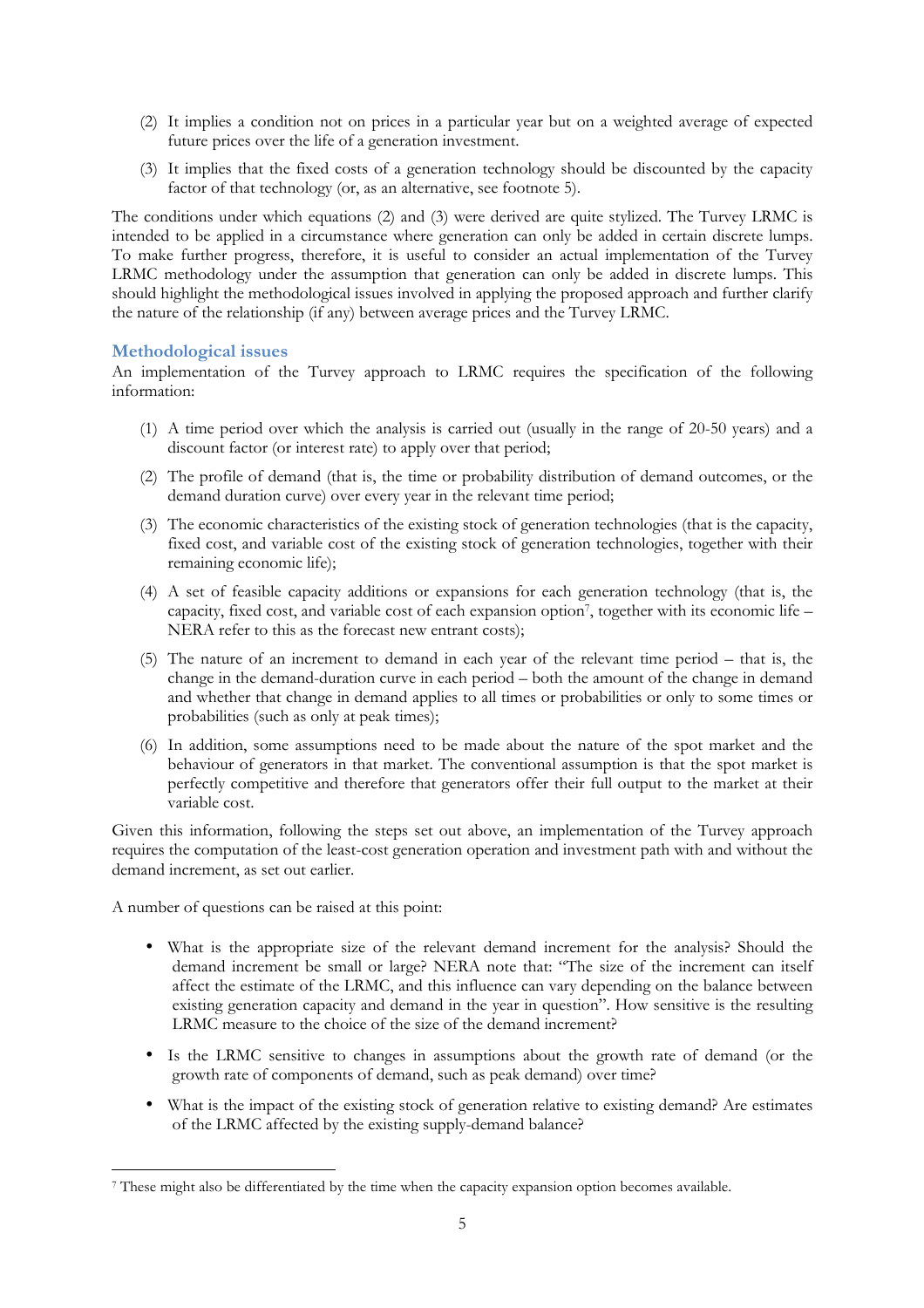- What is the appropriate minimum size for new capacity investment? How does it vary with generation technologies, or over time?
- In applying this approach to a real-world network, what assumptions should be made about transmission constraints? In particular, how should inter-regional constraints and pricedifferences between regions be taken into account? How should transmission expansion opportunities be modelled?

To explore the use of the Turvey approach to LRMC let's consider a particular application. This application makes the following assumptions (these assumptions are listed in the same order as the list of information required above):<sup>8</sup>

- (1) The time period considered is 50 years. The discount factor was chosen to correspond to an interest rate of 10 per cent per annum.
- (2) There are assumed to be five possible states of demand. The demand in each state (and the associated probability) is set out in the table below (these correspond roughly to the demandduration curve for South Australia). The demand in each subsequent year is assumed to be a constant growth rate of one per cent per year.

| Demand<br>state | Demand<br>(MW) | Probability |
|-----------------|----------------|-------------|
|                 | 1123.966       | 0.323345    |
| $\mathfrak{D}$  | 1603.211       | 0.537043    |
| $\mathcal{E}$   | 2088.816       | 0.118322    |
|                 | 2582.157       | 0.015468    |
| 5               | 3076.849       | 0.005822    |

(3) There are assumed to be four different generation technologies (more precisely: three real technologies and one technology corresponding to voluntary or involuntary load-shedding). The fixed and variable costs of each generation technology are set out in the table below. In addition, the initial stock of capacity of each technology is shown. This generation capacity is assumed to be long-lived (at least longer than the period under study). The initial or starting capacity for each generation technology is assumed to be close to the long-run equilibrium level.

| Technology | Variable Cost<br>$(\frac{\sqrt{2}}{MWh})$ | <b>Fixed Cost</b><br>$(\frac{\sqrt{2}}{2})$ MW/annum) | Initial Capacity<br>(MW) |  |
|------------|-------------------------------------------|-------------------------------------------------------|--------------------------|--|
|            |                                           | 50                                                    | 1600                     |  |
|            | 38                                        | 40                                                    | 480                      |  |
|            | 100                                       | 35                                                    | 490                      |  |
|            | 4000                                      | 0.001                                                 | 2000                     |  |

(4) In terms of capacity additions, it is assumed that there are available a large number of units of each generation technology that can be added at any time. Each unit is only available in discrete lumps. The size of the lumps will be chosen (as set out below). For example, units of size 400 MW, or 800 MW might be available to add. The added units have identical fixed and variable costs to the existing stock of units set out above. As with the existing generation capacity, for simplicity each addition to the generation stock is assumed to be long-lived (so that we need only consider capacity additions and not withdrawals or retirements). The generation investment is assumed to be sunk (i.e., once a generation investment is made it cannot be reversed later).

 $\overline{a}$ 

<sup>8</sup> This model ignores transmission constraints and assumes a single wholesale spot price.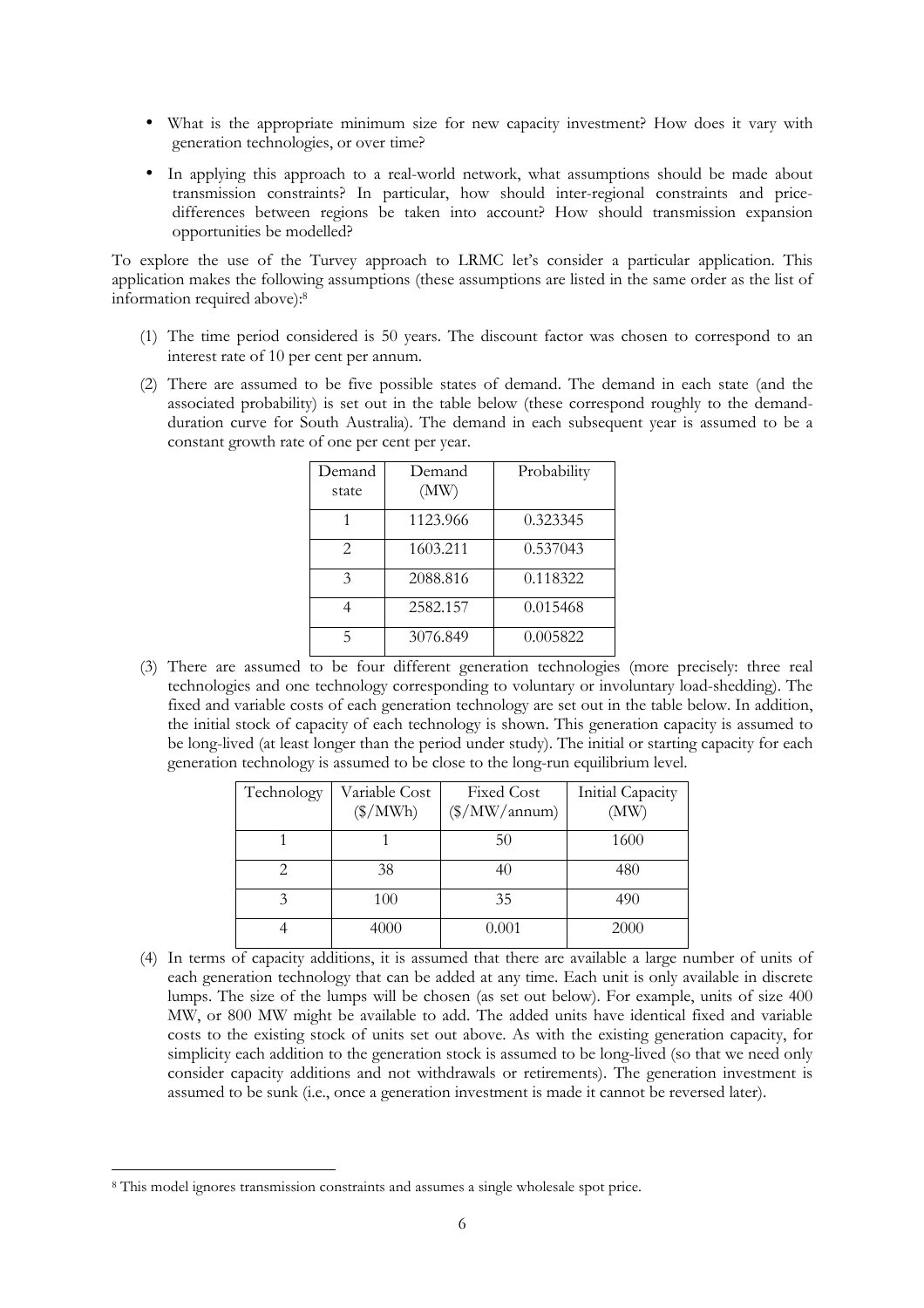- (5) For most of what follows we will focus on a simple fixed addition to demand that applies at all times (i.e., a baseload increase in demand). Later we will consider an increment to demand which applies only at peak times.
- (6) We will assume, in effect, that the wholesale spot market is perfectly competitive so that the dispatch of individual generators is in accordance with their variable cost.

To get some idea of what we might expect from this model, let's start with the simplest case in which the size of the lumps of additional capacity are arbitrarily small. In this case the model reduces to the case of the first model discussed in the theory section above (the fact that the generation investment is sunk is irrelevant since the optimal path of generation capacity is for the capacity of each generation technology to only expand in each period).

The following chart shows the optimal volume of each generation technology in each period. As can be seen, the optimal volume closely follows the expansion path of demand.

**Figure 1: Generation expansion path when generation added in arbitrarily small amounts** 



(Here T1, T2, T3 and T4 correspond to the generation technologies described on the previous page).

Importantly, under the assumption that generation can be added in arbitrarily small amounts, both the average price and the price duration curve *remain constant throughout the period*. As expected the average price is just equal to the sum of the fixed and variable cost for the baseload technology (as demonstrated in the theory section above). Since the fixed cost of the baseload technology is \$50/MW/annum and the variable cost is \$1/MWh, the simple (not volume weighted) average price in each period is \$51/MWh. The constant price-duration curve is set out below: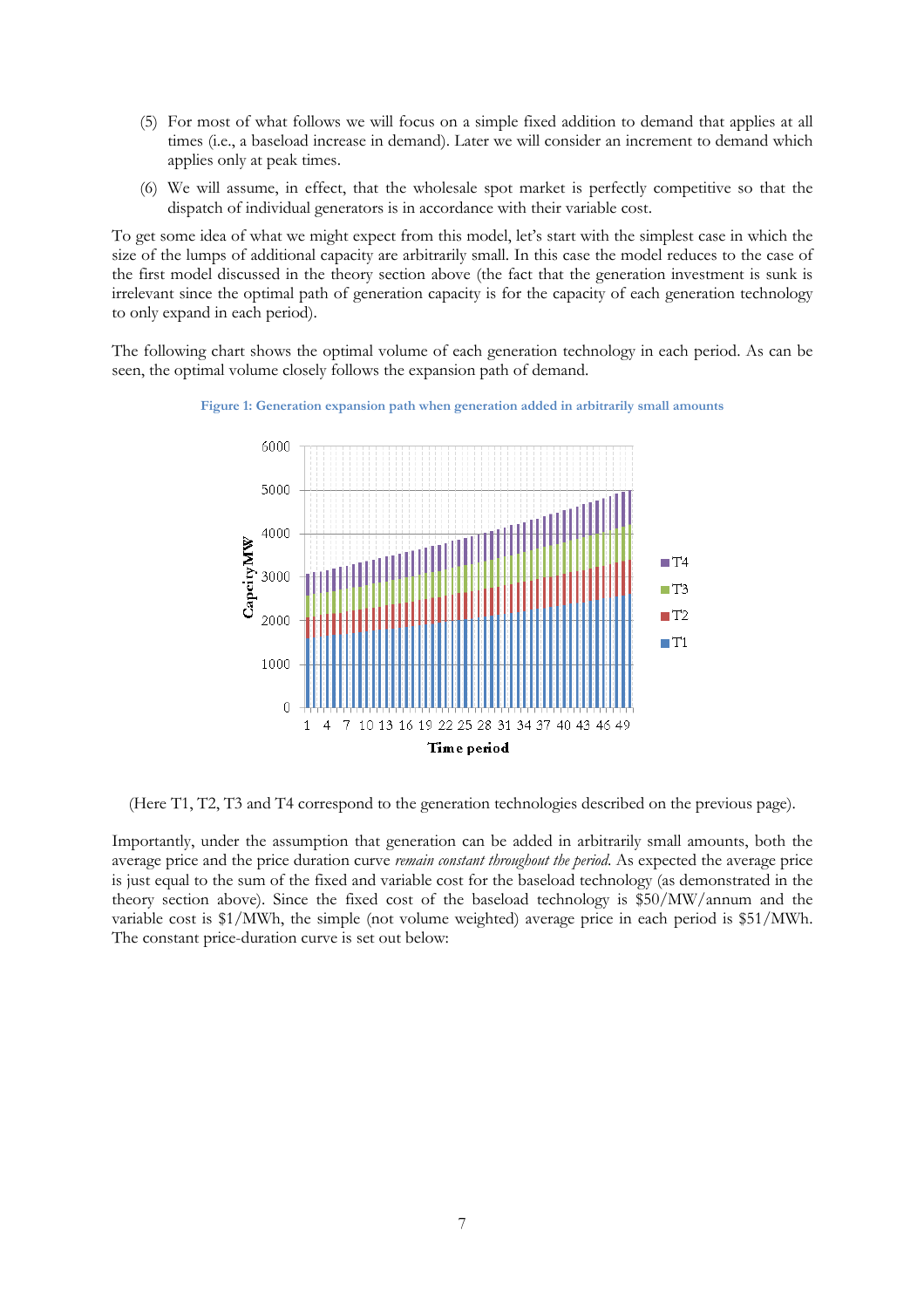#### **Figure 2: Price-duration curve (for all time periods) when generation added in arbitrarily small amounts**



Now, consider a demand expansion of say, 100 MW (the actual amount doesn't matter in this special case of infinitely-divisible generation capacity). Applying the perturbation methodology, the difference in the present value of the cost of generation divided by the present value of the demand increment is precisely \$51/MWh. The Turvey approach (perhaps unsurprisingly) yields the same result as the simple methodology described above in this circumstance with infinitely-divisible demand, and where we have focused on a baseload expansion of demand.

Applying the same methodology to other changes in demand we can work out the LRMC of each different generation technology. Under the assumption of perfectly-divisible demand, the LRMC of each generation technology is as given in the table below:

| Technology | Variable Cost<br>$(\frac{\sqrt{2}}{MWh})$ | <b>Fixed Cost</b><br>$(\frac{\sqrt{2}}{2})$ MW/annum) | <b>LRMC</b><br>$(\frac{\sqrt{2}}{MWh})$ |  |
|------------|-------------------------------------------|-------------------------------------------------------|-----------------------------------------|--|
|            |                                           | 50                                                    | \$51                                    |  |
|            | 38                                        | 40                                                    | \$324.51                                |  |
|            | 100                                       | 35                                                    | \$1743.96                               |  |
|            | 4000                                      | 0.001                                                 | \$4000.17                               |  |

Now let's re-introduce the restriction that new generation capacity can only be added in arbitrarily small lumps. Specifically, let's assume that new generation capacity can only be added in lumps of, say, 400 MW. The new least-cost generation capacity expansion path is shown below in Figure 3. As can be seen in Figure 3, in the least-cost generation capacity expansion path, 400 MW of the baseload capacity is added between years 4 and 5, and again between years 29 and 30. 400 MW of the mid-merit technology is added between years 41 and 42. 400 MW of the peaking technology is added between years 17 and 18. No other generation investment is required in the optimal generation expansion path.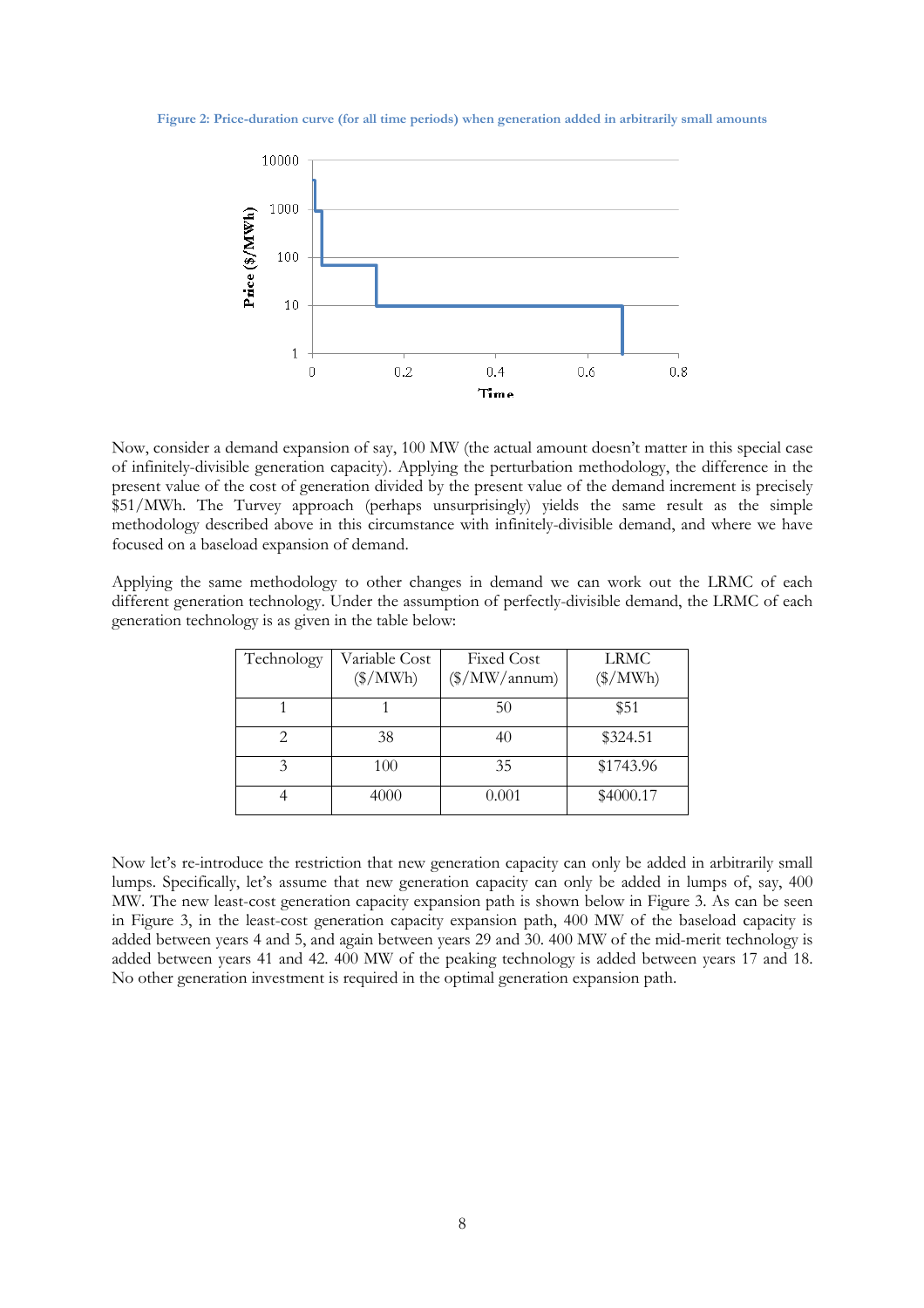**Figure 3: Generation expansion path when generation capacity added in lumps of 400 MW** 



In contrast to the previous case in which generation capacity could be added in arbitrarily small amounts, the average price is no longer stable over time. The following chart shows the average price over the time horizon under consideration:

**Figure 4: Annual average price and LRMC, generation added in 400 MW lumps** 



By adding an additional 100 MW to (baseload) demand, and re-computing the least-cost generation expansion path we can determine the Turvey LRMC. We find that this new increment to demand brings forward some generation investment. Specifically, an additional 400 MW of baseload capacity is added before year 1 and before year 27 (previously year 5 and year 30 respectively). The mid-merit capacity investment is deferred until year 49 (previously year 42) and the peaking capacity investment is brought forward to year 15 (previously year 18). The overall cost of generation is higher. Computing the difference and dividing by the present value of the demand change results in an LRMC for the baseload technology of \$53.40/MWh. This is not too different from the benchmark value of \$51/MWh computed for the case of infinitely-divisible generation capacity above.

But does it make sense to compare the average annual price to this LRMC value? The model shows that the average annual price fluctuates substantially above and below this LRMC value for long periods of time. As can be seen in Figure 4, the average annual price for the first 4 years is \$117.72/MWh. Then, when 400 MW of baseload generation is added, the average annual price drops to \$30.19/MWh and remains there for 11 years. The model suggests that there may be sustained, prolonged departures from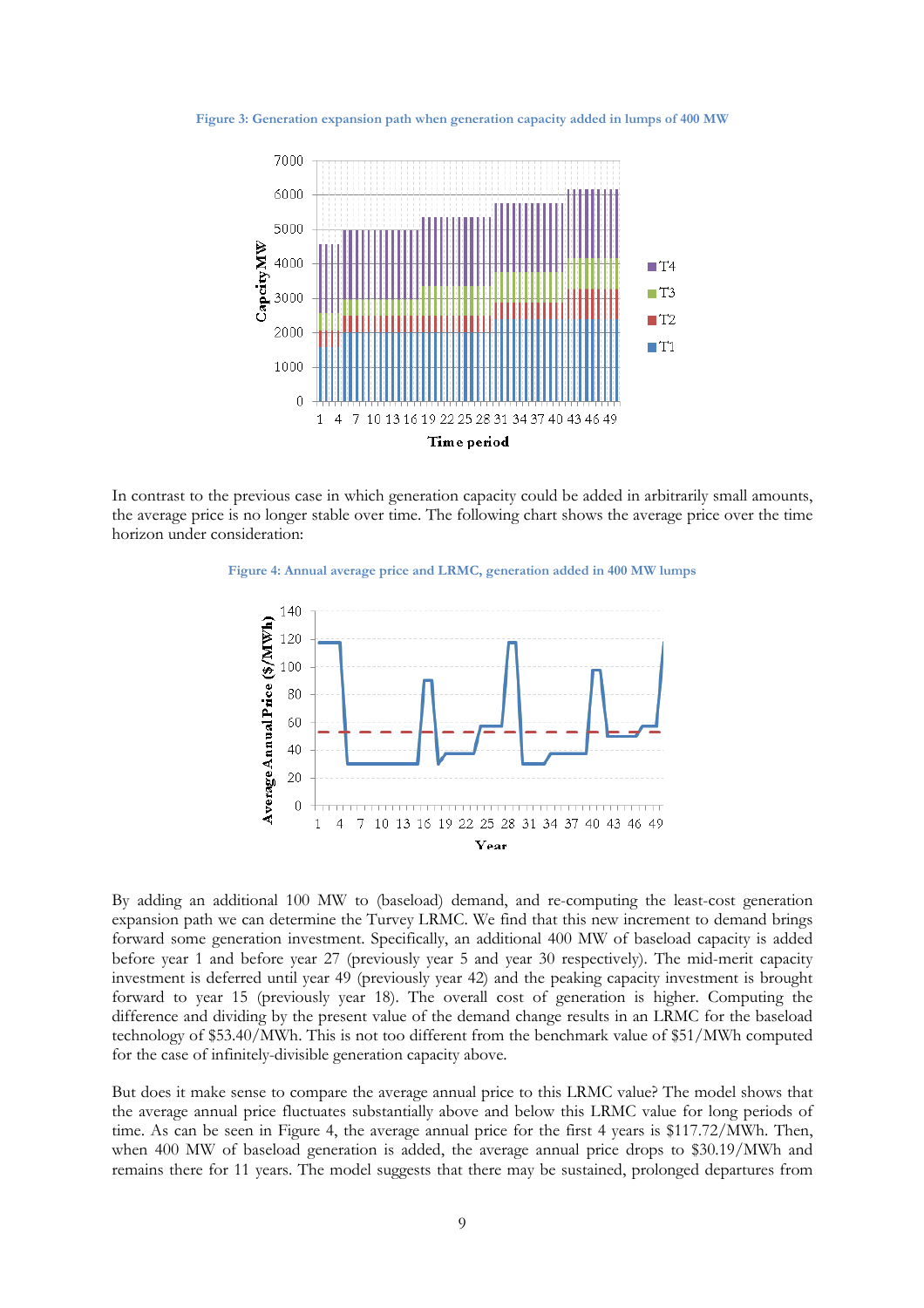the baseload-LRMC value, even in a model in which we have assumed perfect competition and sociallyoptimal generation investment. This raises questions about whether or not we can use a comparison between average annual prices and computed LRMC to detect the presence of market power.

The weighted average long-term price in this model, over the entire 50 year period, is \$58.26/MWh, compared to the benchmark of \$51/MWh. We might ask how long an averaging period would we require for the average wholesale spot price to approximate the LRMC? In this particular example, it takes 15 years for the weighted average annual wholesale spot price to come within 5 per cent of the LRMC. Apparently a relatively long time period is required to draw conclusions on differences between the average annual price and the Turvey LRMC.

So far we have seen that the model predicts sustained departures between average annual prices and the Turvey LRMC. We might also explore the sensitivity of the model to various assumptions. Is the Turvey LRMC sensitive to the assumptions we make in the modelling process?

Various scenarios are set out in the table below. For example, if we consider adding generation capacity in units of 800 MW (rather than 400 MW) we find that the Turvey LRMC is \$71.91/MWh (scenario 4 in the table below) – an increase of approximately 40 per cent. If we add generation capacity in units of 800 MW, but start with more baseload generation capacity (say 2000 MW, rather than 1600 MW, scenario 7 below) we find the Turvey LRMC is \$41.89/MWh (a reduction of around 20 per cent). These results suggest that the Turvey LRMC is somewhat sensitive to the underlying assumptions.

| Scenario | Time    | Minimum        | Baseload      | Demand           | Turvey      | Year 1   |
|----------|---------|----------------|---------------|------------------|-------------|----------|
|          | periods | generation     | generation    | change           | <b>LRMC</b> | average  |
|          | (years) | capacity       | capacity (MW) | relative to      |             | price    |
|          |         | expansion (MW) |               | base (MW)        |             |          |
|          | 50      | None           | 1600          | $\cup$           | \$51.00     | \$51     |
| 2        | 50      | 400            | 1600          | $\Omega$         | \$53.40     | \$117.72 |
| 3        | 50      | 400            | 1600          | $+200$           | \$49.81     | \$30.19  |
| 4        | 50      | 800            | 1600          | $\left( \right)$ | \$71.91     |          |
| 5        | 50      | 800            | 1600          | $+200$           | \$83.91     |          |
| 6        | 50      | 800            | 1600          | $-100$           | \$69.94     | \$30.19  |
|          | 50      | 800            | 2000          | $\Omega$         | \$41.89     | \$30.19  |
| 8        | 50      | 800            | 2000          | 200              | \$57.40     | \$30.19  |
| $\Omega$ | 50      | 20             | 1600          | $\Omega$         | \$51.32     | \$50.06  |
| 10       | 50      | 20             | 1600          | 200              | \$51.00     | \$30.19  |

The computation of LRMC discussed above related only to a permanent or baseload increment to demand. One of the points emphasised in the section above was that there is a separate LRMC for each generation technology (or, put another way, for each different change in the demand-duration curve). This can also be illustrated using the model above. Let's return to the case in which generation can only be added in 400 MW lumps. Let's consider a change in just peak demand (demand states 4 and 5 in the table describing demand above). The Turvey LRMC computed using the NERA methodology for this change in demand is \$38.35/MWh. As footnote 5 suggests, this value can be compared to a measure of prices. The corresponding value in the benchmark network is \$37.13/MWh. To convert this to the conventional LRMC that I am using in this note we need to divide through by the capacity factor of the associated generation. This yields a peak-generation LRMC of \$1801.20/MWh which is relatively close to the theoretical value (for infinitely divisible generation) of \$1743.96/MWh.

The scenarios above were computed using a publicly available linear programming problem (GAMS). It is possible to run small versions of these problems (for a time period of 10 years) on the free, demo version of GAMS. The larger versions of these problems (using the full 50 year time horizon) can be solved using free on-line GAMS services. The GAMS code to generate these results is reproduced in the Appendix. These models are relatively quick to solve. Even using 50 time periods, the execution time for each demand scenario using the on-line GAMS solver is reported as 0.007 seconds.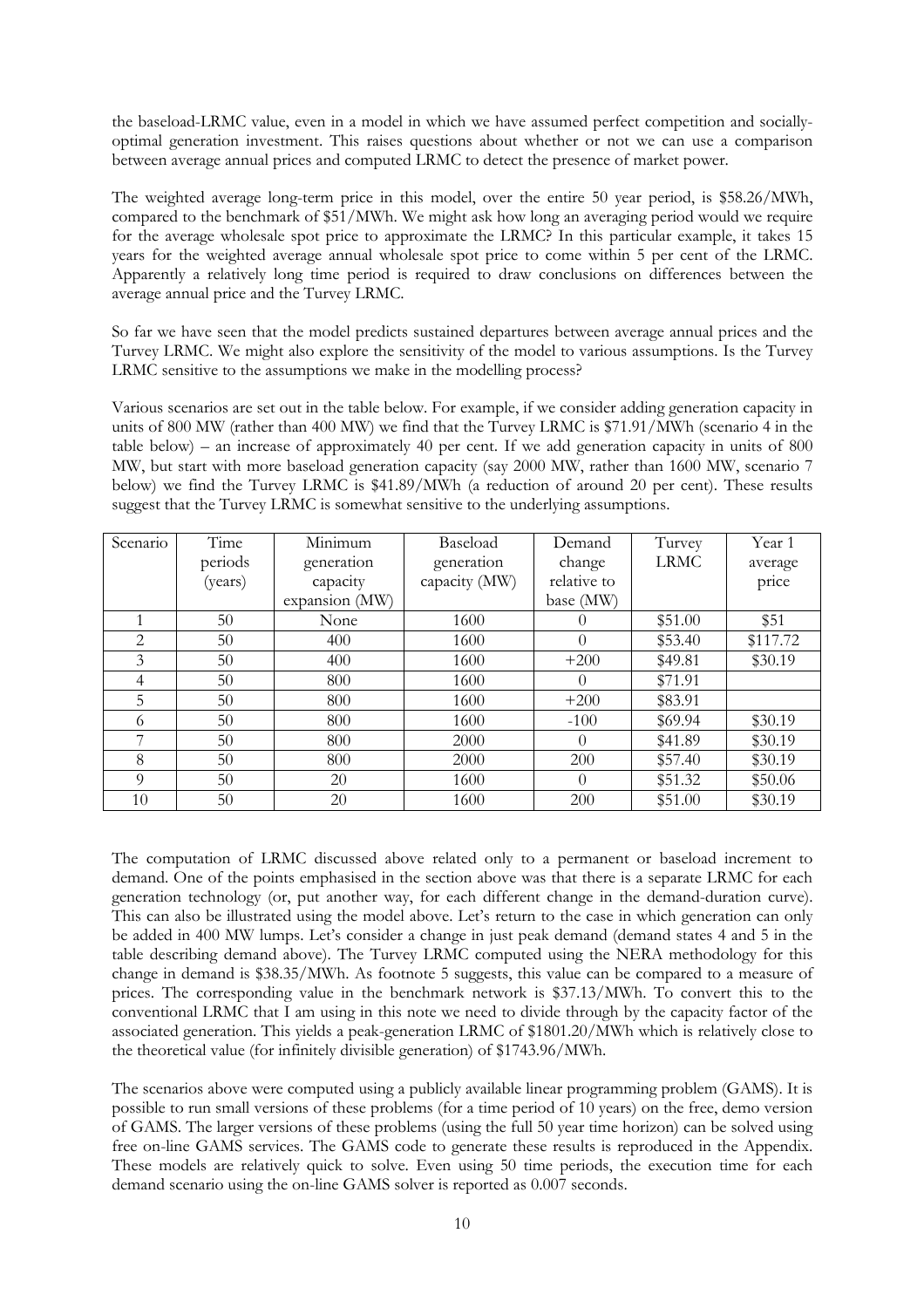This section solved a set of explicit hypothetical scenarios to find the Turvey LRMC. The results here are merely illustrative. The model used here had five demand states and four generation technologies. If we change these assumptions, with more demand states, or more generation technologies, it is likely the results would change.

## **Conclusion**

This note makes the following key points:

- NERA have proposed a test for market power which involves comparing annual average prices with the Turvey LRMC. NERA does not to my knowledge derive or prove a theoretical link between annual average prices and the Turvey LRMC. Neither does Turvey propose such a link. Understanding the theory behind such a link is essential if the Turvey LRMC is to be used as a test for market power.
- It is possible to derive a theoretical link between a form of average prices and a version of LRMC if we make certain simplifying assumptions (such as the assumption that generation can be added in infinitely-small amounts). The analysis set out in this paper suggests that for each generation technology, there is an equilibrium relationship between a long-run weighted average of expected prices when prices are above the variable cost of that generation technology and a measure related to the cost of that generation technology, which is often known as the LRMC of that generation technology. The Turvey measure of LRMC reduces to the LRMC measure in equations (2) and (3) under the assumption that generation can be added in infinitely-small amounts and under the assumption that we are focussing exclusively on baseload increments to demand.
- When generation capacity can only be added in discrete lumps there is no theoretical link between annual average prices in any given year and a measure of LRMC. The modelling carried out for this paper shows that when generation is added in discrete lumps the annual average price may lie above or below the LRMC measure for relatively long periods of time (5-10 years) even when the market is perfectly competitive. This calls into question the value of comparisons between average prices and a LRMC threshold as a test for the presence of market power.
- Over a long enough time frame, with unchanging generation technology, the weighted average of expected future prices appears to approach the Turvey LRMC value. The length of the time frame required will depend on factors such as the growth rate of demand and the size of the minimum generation increment. In the one example considered in this note, it took 15 years for the weighted average of annual expected prices to come within 5 per cent of the LRMC.
- Computation of the Turvey LRMC requires assumptions about the future path of demand, future generation costs, and future technological options, over quite a long time frame (50 years in the case of the analysis in this paper). The computed LRMC value can be sensitive to these assumptions, potentially giving rise to disputes.

The second part of this note focussed on applying the Turvey LRMC method under a specific set of assumptions. Further analysis could expand the range of assumptions considered here, such as more demand states, or more generation technologies. In particular, further work is needed on the application of the Turvey LRMC method in the presence of transmission constraints.

On the basis of the analysis in this note I conclude that there are theoretical and methodological issues which call into question the value of the Turvey LRMC concept as the basis for a price-cost test for the presence of market power.

Darryl Biggar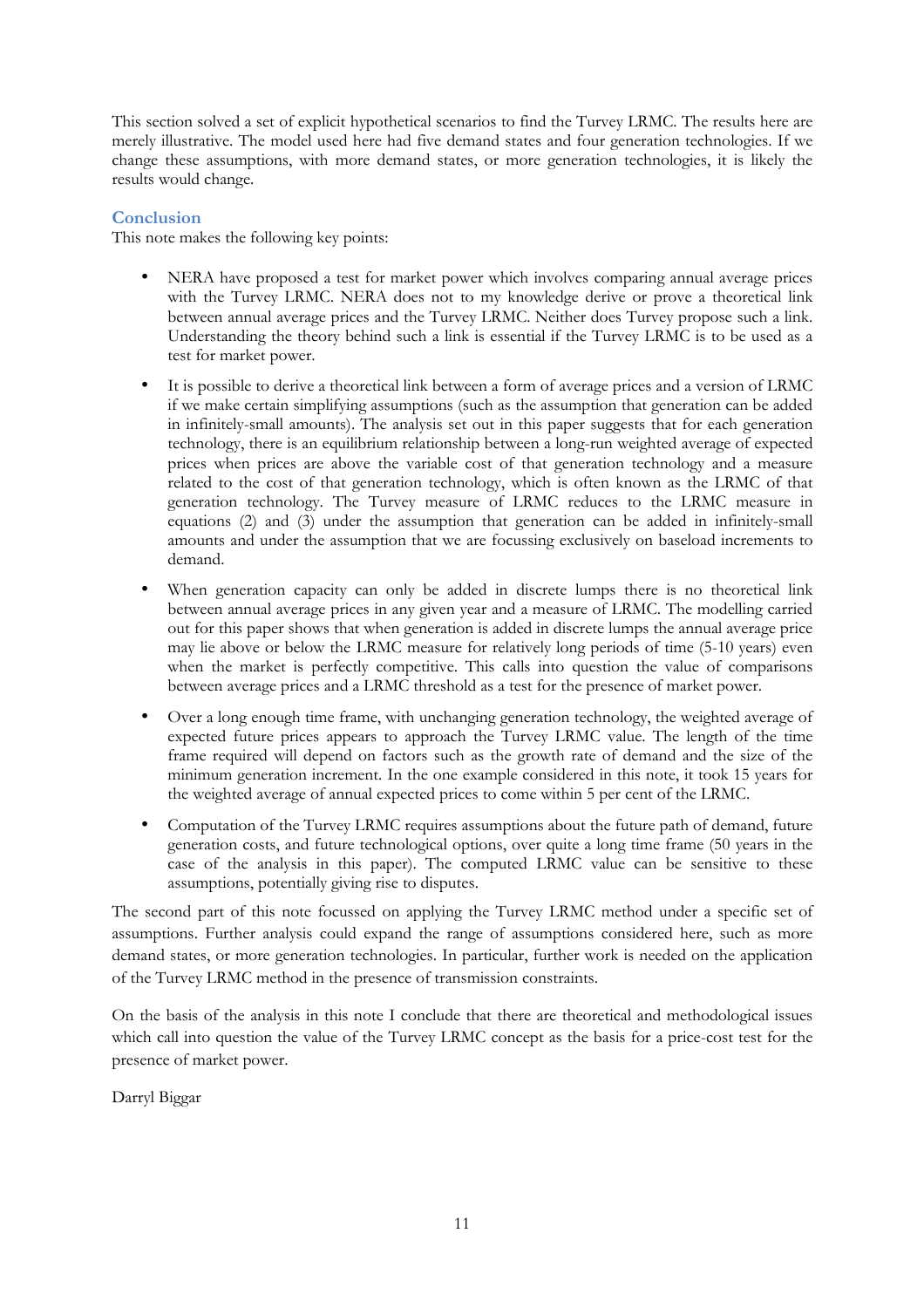#### **Appendix**

The following is the GAMS code for solving the Turvey LRMC. This code can be run on GAMS on a local computer, or submitted remotely to a GAMS solver, such as http://www.neosserver.org/neos/solvers/milp:XpressMP/GAMS.html

```
* 
* 
* Computation of LRMC: Model 3 
* 
* This version assumes generation investment 
* can only be added in discrete lumps 
* 
sets 
   t time periods /1*50/ 
  i plant technologies /t1,t2,t3,t4/
   s demand states /s1*s5/ 
   ds demand offsets /d1*d4/ 
Option solprint=off, limrow=0, limcol=0 ; 
Parameters 
   VC(i) variable cost of plant type i in dollars per MWh 
    / t1 1, t2 38, t3 100, t4 4000 / 
   FC(i) fixed cost of plant type i in dollars per MW 
    / t1 50, t2 40, t3 35, t4 0.001 / 
   Prob(s) Probability of demand state s arising 
    / s1 0.323345, s2 0.537043, s3 .118322, s4 0.015468, s5 0.005822/ 
   Initial_Demand(s) Initial load in state s 
    / s1 1123.966, s2 1603.211, s3 2088.816, s4 2582.157, s5 3076.849/ 
  K(i) initial capacity of plant type i 
  * / t1 1603.211, t2 485.605, t3 493.341, t4 494.692 / 
  / t1 1600, t2 480, t3 490, t4 2000 /
    / t1 1600, t2 480, t3 490, t4 2000 / 
   Exp_Option(i) Expansion option for plant of type i in MW 
   / t1 400, t2 400, t3 400, t4 400 /
   Demand_Offset(s,ds) Demand offset in MW 
    /s1*s3.d1 0, s1*s3.d2 0, s1*s3.d3 0, s1*s3.d4 0,
     s4*s5.d1 0, s4*s5.d2 100, s4*s5.d3 200, s4*s5.d4 300/ ; 
  ; 
Parameters 
    dr(t) discount rate to be applied in period t 
    dgr growth rate of demand in percentage per year
   Demand(t,s) load at time t in state s ;
dgr = 0.01 ;
dr(t) = 1/(1+0.1)**(Ord(t)-1);Variables 
                   total dispatch cost in dollars per hr
Positive Variables 
  g(i,t,s) dispatch of plant type i at time t in state s in MW ;
* Binary Variables
```